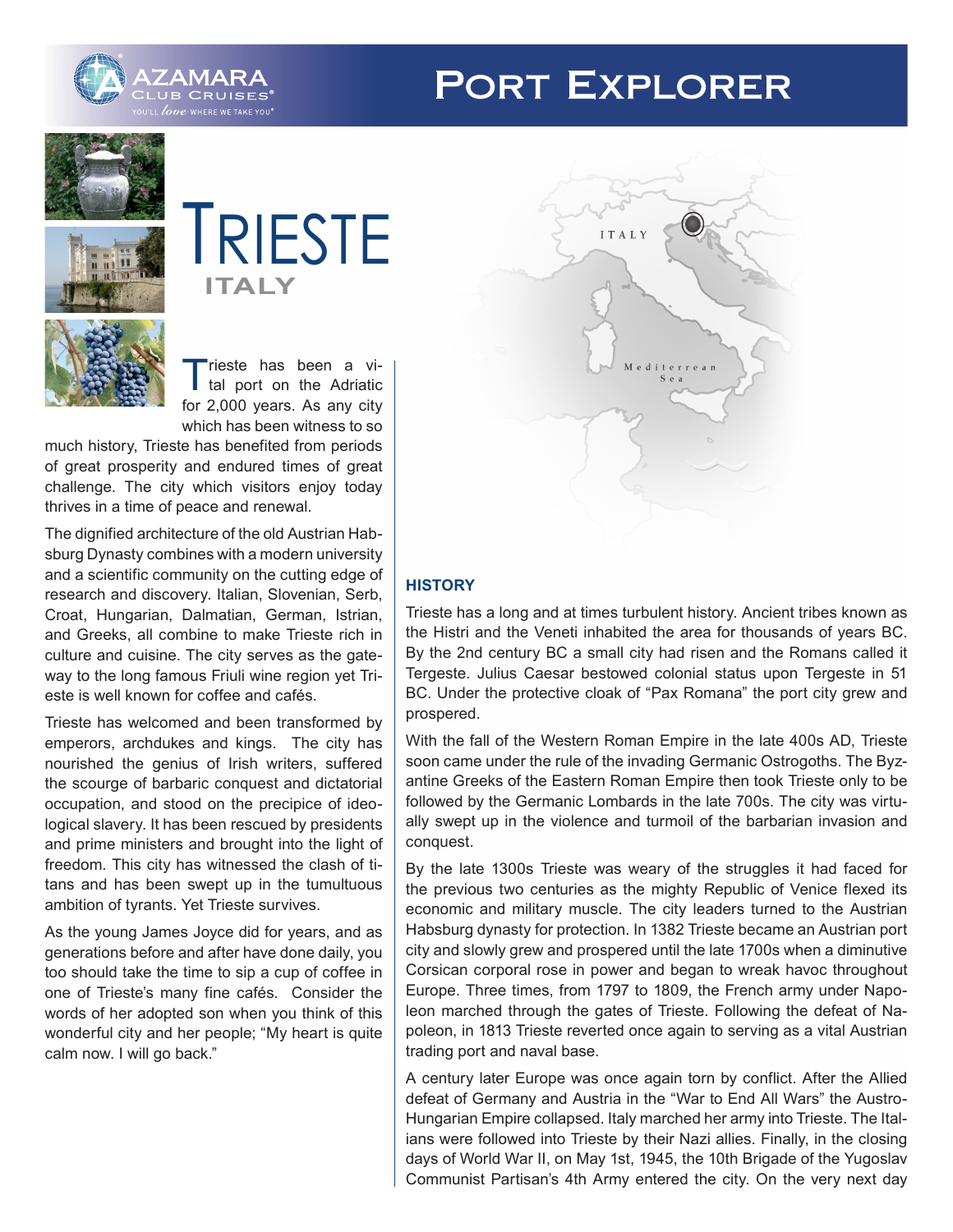the 9th Brigade, 22nd Battalion of the New Zealand Division, the vanguard of the Western Allied Powers, entered Trieste. The Soviet supported Yugoslav Communists would not easily relinquish control of Trieste. A singularly unique political and military tinderbox was ready to explode into a dangerous international situation. For the remaining citizens of a city now filled with Italian nationalists, Slovenes, loyalists and Nazi collaborators as well as the Yugoslav Communist Partisans,

Allied troops and captured German soldiers; the last days of World War II were difficult to say the least.

After a couple of years of UK-US military administrative control of Trieste, the city came under the protective mandate of the United Nations. It would be almost a decade following the end of World War II when on October 26, 1954 the ancient port city of Trieste was officially ceded to Italy.



#### **PLACES OF INTEREST**

The **Piazza Unità d'Italia** is the heart of Trieste. The large town square is surrounded by elegant buildings on three sides with the city's waterfront and docks opening up to the Adriatic Sea. Buildings in the plaza include the Prefettura (Government House), the Stratti, the Municipio, the Palazzo del Lloyd Trestino, the Caffè degli Specchi and the Palazzo Pitteri. In the center of the plaza is the Mazzoleni Fountain dating to the mid 1700s.

2 The **Roman Theater** dates back to the 1st century AD and the rule of Emperor Trajan. The ruins are well preserved and easily accessible.

**3** The **Roman Arch** was believed to have been erected around 33BC. It is sometimes referred to as Arco di Riccardo. Local lore says King Richard the Lion Heart passed under the arch on his return trip from fighting in the Crusades.

4 There are a number of historic churches in Trieste in-cluding the Serbian Orthodox church of **Chiesa di San Spiridione, the Church of San Nicolò dei Greci** and **the Cathedral of San Giusto**.

5 The **St Just Castle** (Castello di San Giusto) was built between the 1400s and 1600s on the site of an ancient Roman fortification. There is a museum in the castle and great views from the castle walls.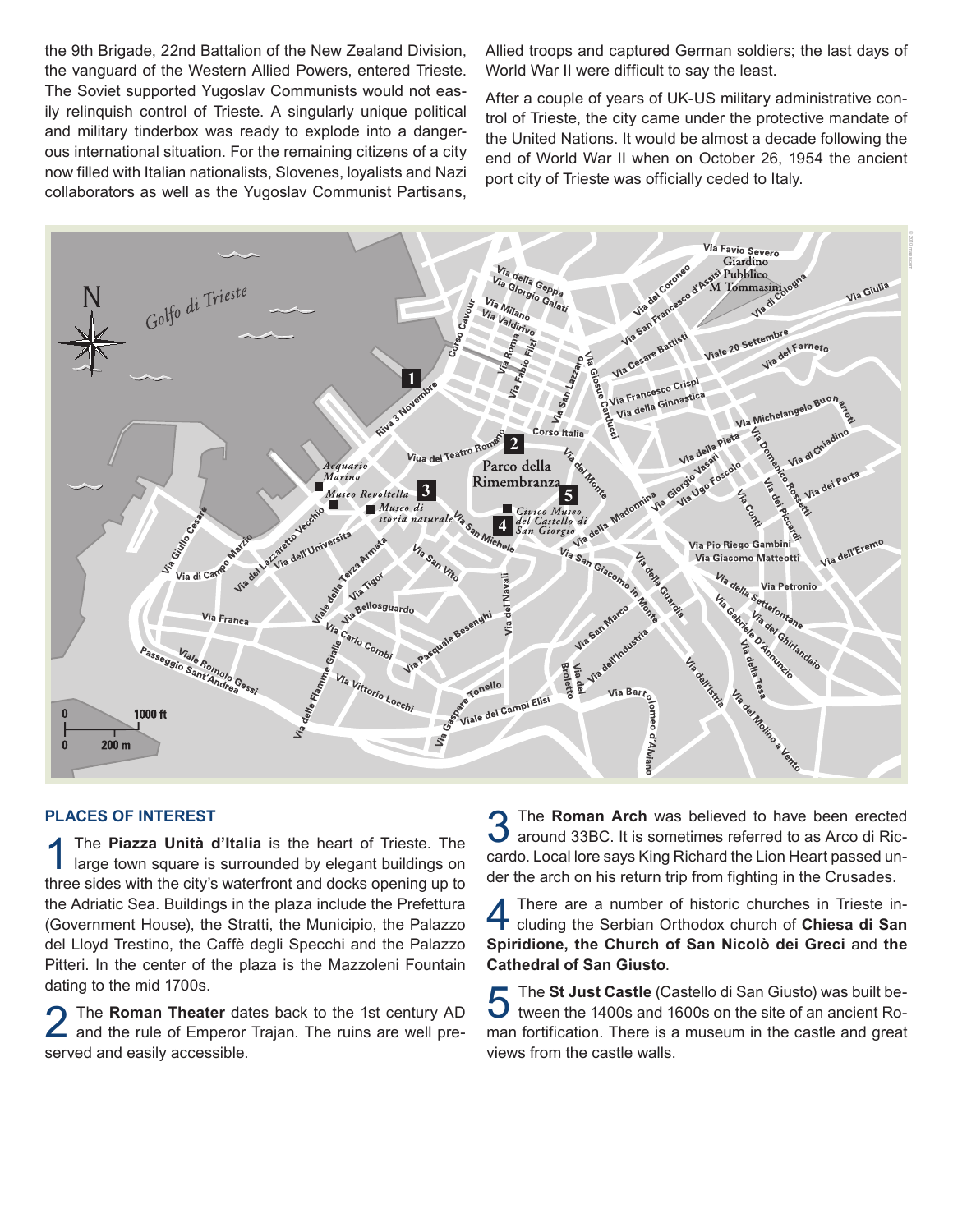### Beyond Trieste

The **Miramare Castle** was built for Austrian Archduke Maximilian between 1856 and 1860. The castle was constructed using bright white Istrian stone and stands out in vivid contrast against the blue water of the Adriatic Sea. The beautiful gardens surrounding the castle were laid out at the specific instructions of the Archduke.

**Duino Castle** rests upon a rock outcropping high above the sea. Built in the 1500s and renovated over the centuries, the castle has an amazing collection of objects and art dating back hundreds of years. The castle gardens help to make this a wonderful setting.

**Aquileia** is an ancient Roman town about an hour drive north along the Adriatic coast. Once an important trading center, the town was abandoned after barbarians invaded Italy. The Roman ruins plus those of an early Christian basilica are quite interesting.

**Borgo Grotta Gigante** is one of the largest cave complexes in all of Europe. Discovered in the late 1800s the caves have been open to the public for over a century. Visitors continue to marvel at the majestic stalagmites and stalactites which grace the massive galleries.

## **SHORE EXCURSIONS**

To make the most of your visit to Trieste and surrounding areas we suggest you take one of our organized Shore Excursions. For information concerning tour content and pricing, consult your Shore Excursion Brochure or contact the Shore Excursion Desk. When going ashore, be advised to take only necessary items and secure any valuables onboard.

Conservative dress is recommended, especially if planning to visit local cathedrals and churches.

## **LOCAL CUSTOMS**

Bargaining: Most items have fixed prices, but it may be possible to get a discount on a large purchase. It is normal to bargain at markets, except for food items.

Tipping: Generally a 10% service charge is added to restaurant bills, however, as this amount does not all go to the waiter, it is normal to offer a 5% tip to the waiter in addition to any service charge. For taxi drivers, a 5-10% tip is acceptable.

## **LOCAL CUISINE AND DRINK SPECIALTIES**

 The cuisine of Trieste reflects the mingling of the various regional cultures together with the bounty of the sea. The Italians, Austrians and Slovenians are among the many who bring traditionally favorite recipes to the table. In the city's numerous cafés and restaurants visitors can easily find what Triestians have enjoyed for generations. Some of the favorites include shrimp, squid and sea bass, incredible hams, sausages and salamis, delicious goulash and a thick soup known as Jota, a wide variety of delectable cheese and sweet deserts like the local version of Austrian Apple Strudel, Strucolo.

Drink Specialties: When the Ottoman Empire laid siege to Vienna Austria in the late 1600s the Turks were eventually defeated and forced to retreat. Among the vast spoils of war left behind on the battlefield was something virtually unknown in Europe at the time…sacks of coffee. As the Austro-Hungarian Empire grew so did their love for their coffee houses. The café culture soon spread to the Austrian port of Trieste. Some of the first coffee houses which date to the early 1700s are still opened to this day. In Trieste, the distinguished Illy family, of Illy Caffè fame, has produced and exported their much loved coffee for the past three generations.

Dating back to the days of the Roman Empire the wine of the Friuli region of northeast Italy has long been famous. Though many fine red varietals are grown, this region is credited with producing what is arguably Italy's best white wine. There are far too many excellent and highly respected vineyards, both large and small, to single one out. Suffice it to say; if you are a wine lover (you do not need to be a connoisseur) you have come to the right place.

# **SHOPPING FACILITIES**

The Piazza dell'Unità d'Italia and the surrounding area have many antique stores. When searching for Italian fashion visitors have plenty of shops and boutiques from which to choose. Leather goods, antique books and even coffee machines are also popular items.

# **LOCAL CURRENCY**

The official unit of currency in this port of call is the Euro  $(\epsilon - EUR)$ . Euros can be used anywhere inside the member states. Most stores accept major credit cards.